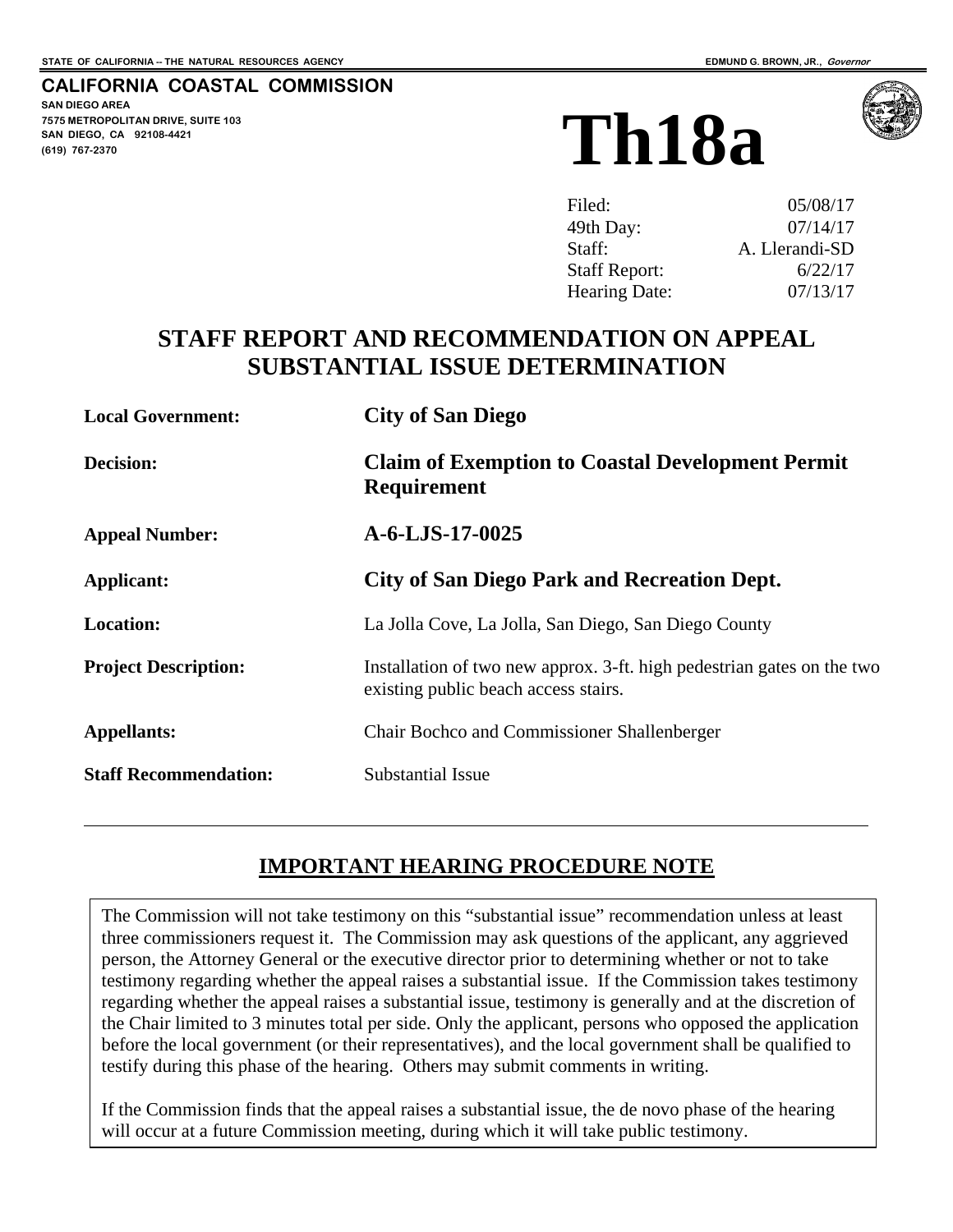#### **SUMMARY OF STAFF RECOMMENDATION**

Staff recommends that the Commission, after public hearing, determine that a substantial issue exists with respect to the grounds on which the appeal has been filed because the locally approved development does not qualify for an exemption and requires a local coastal development permit from the City of San Diego. The City's decision is based on a claim that construction of the gates is exempt from coastal development permitting requirements because the gates are repair and maintenance, and are necessary to abate a public nuisance. However, the two proposed new pedestrian gates constitute "development" as defined in Section 113.0103 of the certified Local Coastal Program (LCP), and do not qualify for exemptions from the permit requirement described in Section 126.0704(b) and (f) regarding repair and maintenance and public nuisance abatement, respectively. The gates do not qualify as repair and maintenance because they are not repairing any existing damage to the public access stairs, nor are they restoring any previously existing form or function of the stairs. The gates likewise do not constitute nuisance abatement because the City has not submitted sufficient evidence to demonstrate the existence of a public nuisance or that these gates are the minimum actions necessary, both in kind and scale, to address the purported nuisance. Therefore, the proposed project is non-exempt "development" as defined in the Coastal Act.

Because of the above-described inconsistencies with the LCP and the Coastal Act, staff recommends that the Commission determine that the project raises a substantial issue regarding conformance with the certified LCP and the Chapter 3 policies of the Coastal Act.

Standard of Review: Certified City of San Diego Local Coastal Program and the public access and recreation policies of Chapter 3 of the Coastal Act.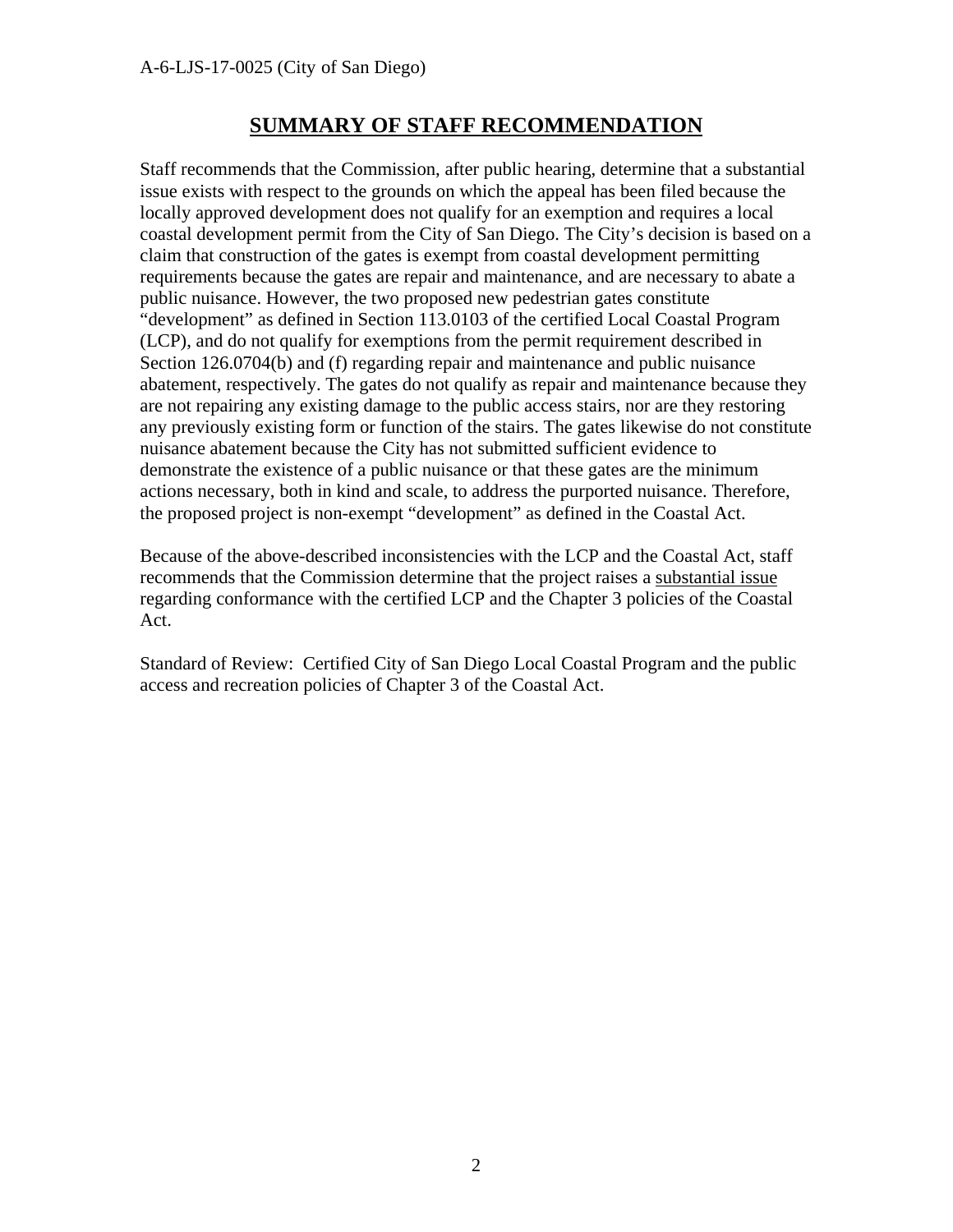# **TABLE OF CONTENTS**

|  | <b>IV. SUBSTANTIAL ISSUE MOTION AND RESOLUTION7</b> |  |
|--|-----------------------------------------------------|--|
|  |                                                     |  |
|  |                                                     |  |
|  |                                                     |  |

#### **APPENDICES**

[Appendix A – Substantive File Documents](#page-12-0) 

#### **EXHIBITS**

[Exhibit 1 – Vicinity Map](https://documents.coastal.ca.gov/reports/2017/7/Th18a/Th18a-7-2017-exhibits.pdf) [Exhibit 2 – Aerial Photo](https://documents.coastal.ca.gov/reports/2017/7/Th18a/Th18a-7-2017-exhibits.pdf) [Exhibit 3 – Site Photos](https://documents.coastal.ca.gov/reports/2017/7/Th18a/Th18a-7-2017-exhibits.pdf) [Exhibit 4 – City Exemption](https://documents.coastal.ca.gov/reports/2017/7/Th18a/Th18a-7-2017-exhibits.pdf) [Exhibit 5 – May 15, 2017 City Letter](https://documents.coastal.ca.gov/reports/2017/7/Th18a/Th18a-7-2017-exhibits.pdf) [Exhibit 6 – May 8, 2017 Appeals](https://documents.coastal.ca.gov/reports/2017/7/Th18a/Th18a-7-2017-exhibits.pdf)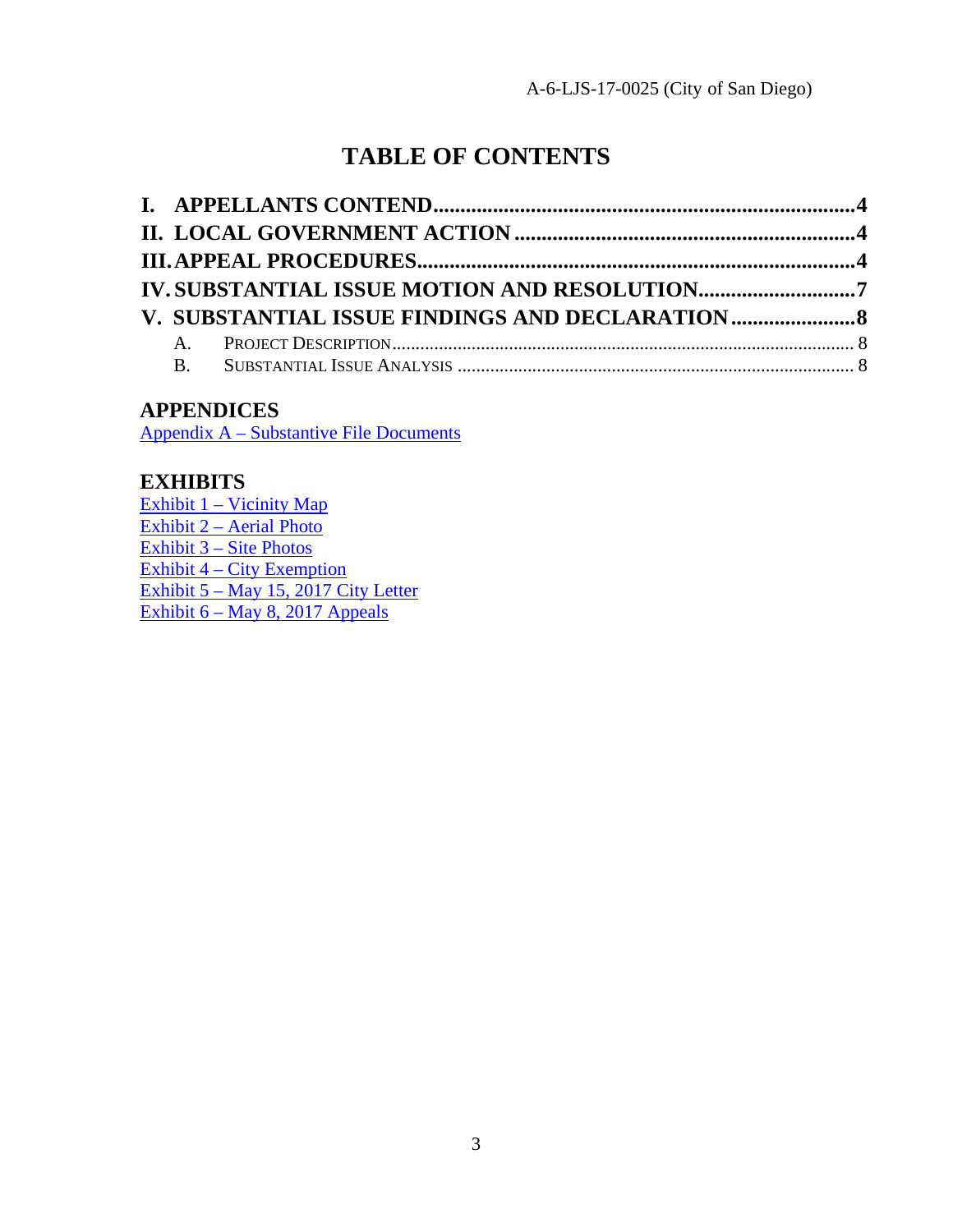$\overline{a}$ 

 $\overline{a}$ 

#### <span id="page-3-0"></span>**I. APPELLANTS CONTEND**

The project as approved by the City does not conform to the City of San Diego's certified Local Coastal Program (LCP), with regard to the type of development that can be exempted from the coastal development permit requirement.

### <span id="page-3-1"></span>**II. LOCAL GOVERNMENT ACTION**

In July of 2016, City staff contacted Commission staff regarding the subject gates. Commission staff, believing that the project area was in the City's jurisdiction, advised the City that the gates would require approval of an appealable coastal development permit. However, the City's Development Services Department determined that the project was exempt from coastal permit requirements under Section 126.0704(b) and (f), which address repair and maintenance of existing structures and public nuisance abatement, respectively. On October 19, 2016, the City of San Diego granted an exemption to the development. The City did not formally send notice of the exemption to the Coastal Commission until April 24, 2017. Upon formal notification, Commission staff informed the City that the ten day appeal period had started and requested background on the City's action. In response the City forwarded complaints and photos from City Lifeguard staff regarding the presence of sea lions on the public access stairs, lifeguard station, and viewing decks overlooking La Jolla Cove. Chair Bochco and Commissioner Shallenberger filed a timely appeal. City staff has since further indicated they believe the action is exempt from coastal development permit requirements in a letter dated May 15, 2017 [\(Exhibit 5\)](https://documents.coastal.ca.gov/reports/2017/7/Th18a/Th18a-7-2017-exhibits.pdf). Section 30625 of the Coastal Act allows for Commission appeals of claims of exemption.

#### <span id="page-3-2"></span>**III. APPEAL PROCEDURES**

Location of Appealable Actions & Grounds for Appeal

After certification of Local Coastal Programs, the Coastal Act provides for limited appeals to the Coastal Commission of certain local government actions on coastal development permits and claims of exemption. Developments approved by cities or counties may be appealed if they are located within the appealable areas, such as those located between the sea and the first public road paralleling the sea or within 300 feet of the inland extent of any beach or of the mean high tide of the sea where there is no beach, whichever is the greater distance. Furthermore, developments approved by counties may be appealed if they are not designated "principal permitted use" under the certified LCP. In addition, any local government action on a proposed development that would constitute a major public work or a major energy facility may be appealed, whether approved or denied by the city or county (Coastal Act Section 30603(a)).

Section 30625 provides that any "claim of exemption from coastal development permit requirements" may be appealed to the Coastal Commission. Section 30625 of the Coastal Act states as follows: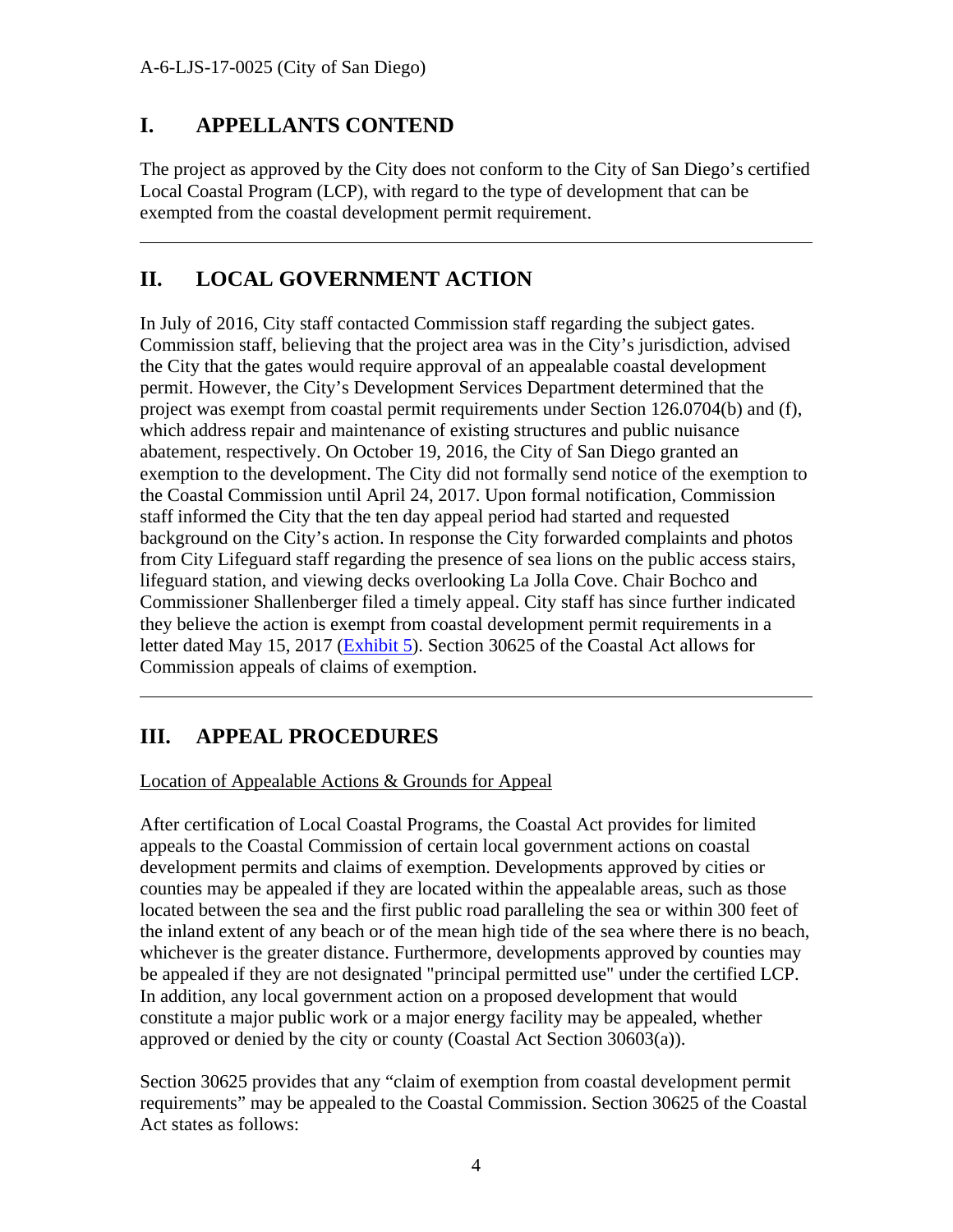*(a) Except as otherwise specifically provided in subdivision (a) of Section 30602, any appealable action on a coastal development permit or claim of exemption for any development by a local government or port governing body may be appealed to the commission by an applicant, any aggrieved person, or any two members of the commission. The commission may approve, modify, or deny such proposed development, and if no action is taken within the time limit specified in Sections 30621 and 30622, the decision of the local government or port governing body, as the case may be, shall become final, unless the time limit in Section 30621 or 30622 is waived by the applicant.* 

*(b) The commission shall hear an appeal unless it determines the following:* 

*(2) With respect to appeals to the commission after certification of a local coastal program, that no substantial issue exists with respect to the grounds on which an appeal has been filed pursuant to Section 30603.* 

*(c) Decisions of the commission, where applicable, shall guide local governments or port governing bodies in their future actions under this division.* 

This action is appealable because the subject site is located between the sea and the first public road, is within 300 feet of the mean high tide line of the sea, and is within 300 feet of the inland extent of the beach.

Hearing Process and Qualifications to Testify before the Commission

Section 30603(b)(1) of the Coastal Act states:

*The grounds for an appeal pursuant to subdivision (a) shall be limited to an allegation that the development does not conform to the standards set forth in the certified local coastal program or the public access policies set forth in this division.* 

Coastal Act Section 30625(b) states that the Commission shall hear an appeal unless it determines:

*With respect to appeals to the commission after certification of a local coastal program that no substantial issue exists with respect to the grounds on which an appeal has been filed pursuant to Section 30603.* 

If the staff recommends "substantial issue" and no Commissioner objects (or fewer than three object), the Commission will proceed directly to the de novo portion of the hearing on the merits of the project, then, or at a later date. If the staff recommends "no substantial issue" or the Commission decides to hear arguments and vote on the substantial issue question, those allowed to testify at the hearing will have 3 minutes per side to address whether the appeal raises a substantial issue. It takes a majority of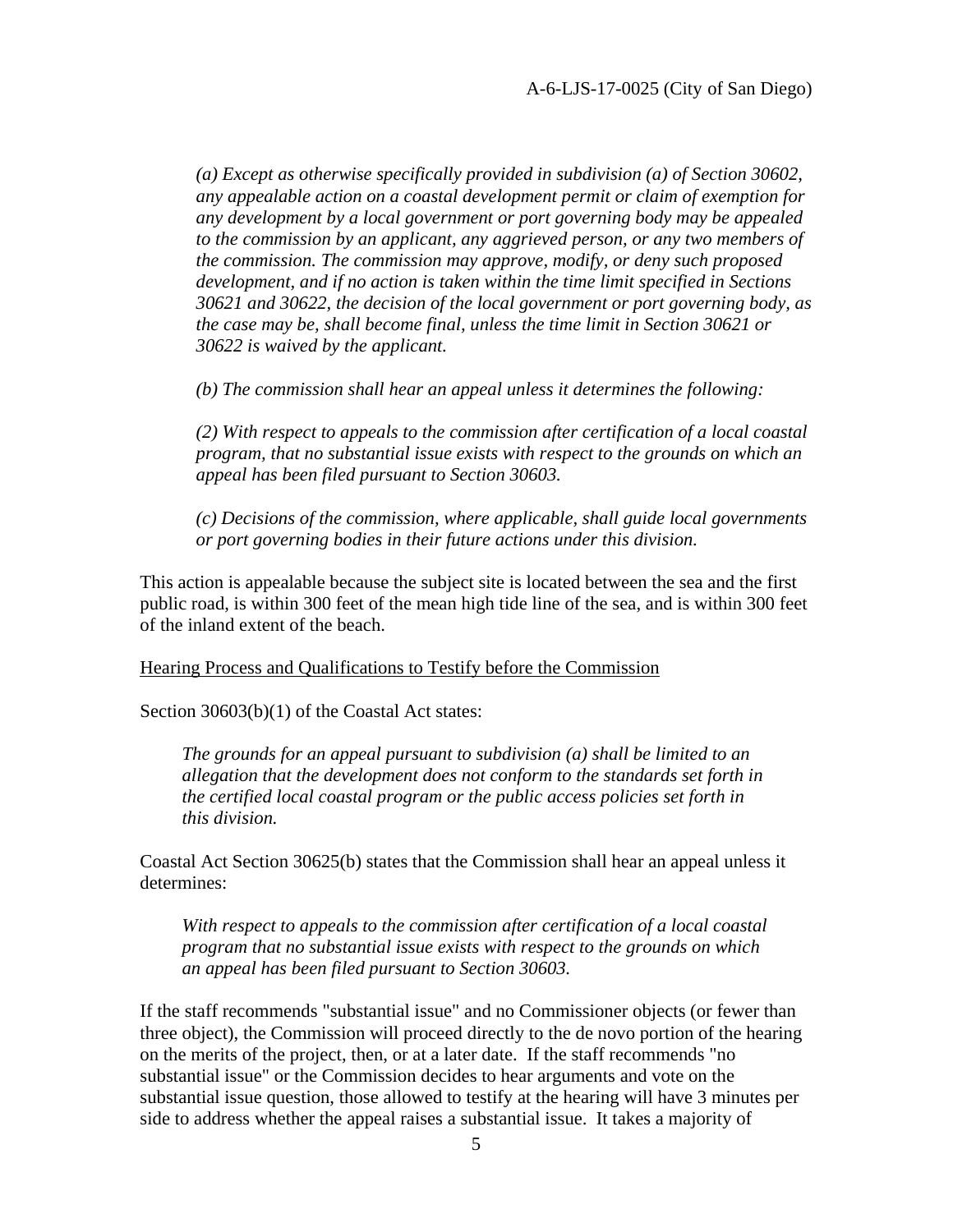#### A-6-LJS-17-0025 (City of San Diego)

Commissioners present to find that no substantial issue is raised. If substantial issue is found, the Commission will proceed to a full public hearing on the merits of the project then, or at a later date, reviewing the project de novo in accordance with sections 13057- 13096 of the Commission's regulations. If the Commission conducts the de novo portion of the hearing on the permit application, the applicable standard of review for the Commission to consider is whether the proposed development is in conformity with the certified Local Coastal Program (LCP).

In addition, for projects located between the sea and the first public road paralleling the sea, Section 30604(c) of the Act requires that a finding must be made by the approving agency, whether the local government or the Coastal Commission on appeal, that the development is in conformity with the public access and public recreation policies of Chapter 3 of the Coastal Act. In other words, in regard to public access questions, the Commission is required to consider not only the certified LCP, but also applicable Chapter 3 policies when reviewing a project on appeal.

The only persons qualified to testify before the Commission at the "substantial issue" stage of the appeal process are the applicant, persons who opposed the application before the local government (or their representatives), and the local government. Testimony from other persons must be submitted in writing. At the time of the de novo portion of the hearing, any person may testify.

#### Factors to be Considered in Substantial Issue Analysis

Section 30625 of the Coastal Act states that the Commission shall hear an appeal of a local government action unless it finds that no substantial issue exists with respect to the grounds on which the appeal has been filed. The term "substantial issue" is not defined in the Coastal Act or its implementing regulations. The Commission's regulations indicate simply that the Commission will hear an appeal unless it "finds that the appeal raises no significant question as to conformity with the certified local coastal program" or, if applicable, the public access and public recreation policies of Chapter 3 of the Coastal Act (Cal. Code Regs., tit. 14 section 13115(b)). In previous decisions on appeals, the Commission has been guided by the following factors:

- 1. The degree of factual and legal support for the local government's decision that the development is consistent or inconsistent with the certified LCP;
- 2. The extent and scope of the development as approved or denied by the local government;
- 3. The significance of the coastal resources affected by the decision;
- 4. The precedential value of the local government's decision for future interpretations of its LCP; and
- 5. Whether the appeal raises only local issues, or those of regional or statewide significance.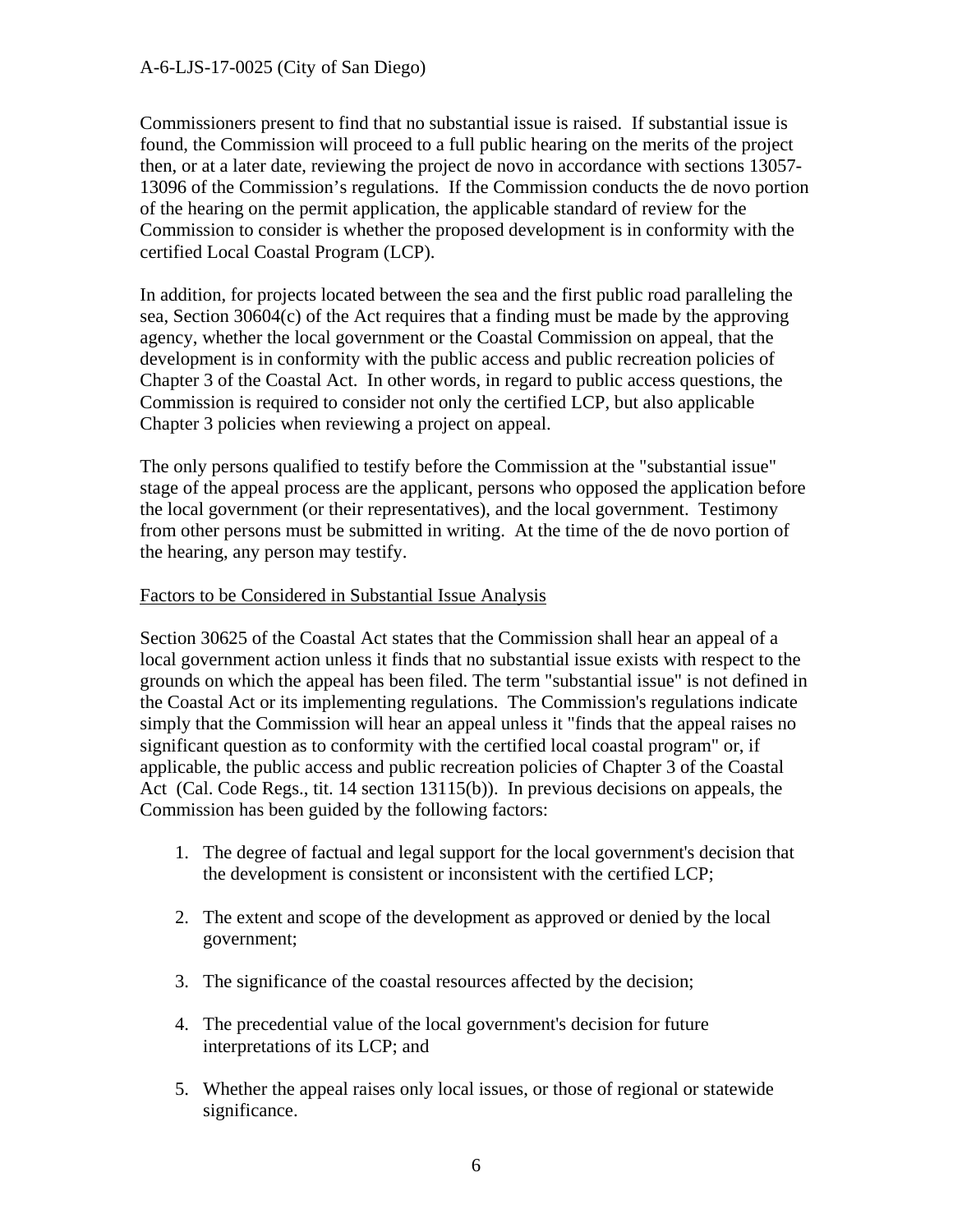Even when the Commission chooses not to hear an appeal, appellants nevertheless may obtain judicial review of the local government's coastal permit decision by filing a petition for a writ of mandate pursuant to the Code of Civil Procedure, section 1094.5.

The City of San Diego has a certified Local Coastal Program (LCP), and the subject site is located in an area where the Commission retains appeal jurisdiction because it is located between the first public road and the sea. Therefore, before the Commission considers the appeal de novo, the appeal must establish that a substantial issue exists with respect to the grounds on which an appeal has been filed pursuant to Section 30603. In this case, for the reasons discussed further below, the Commission exercises its discretion to determine that the development approved by the City raises a substantial issue with regard to the appellant's contentions regarding coastal resources.

### <span id="page-6-0"></span>**IV. SUBSTANTIAL ISSUE MOTION AND RESOLUTION**

The staff recommends the Commission adopt the following resolution:

**MOTION:** *I move that the Commission determine that Appeal No. A-6- LJS-17-0025 raises NO substantial issue with respect to the grounds on which the appeal has been filed under § 30603 of the Coastal Act.*

#### **STAFF RECOMMENDATION:**

 $\overline{a}$ 

 $\overline{a}$ 

Staff recommends a **NO** vote. Failure of this motion will result in a de novo hearing on the application, and adoption of the following resolution and findings. Passage of this motion will result in a finding of No Substantial Issue and the local action will become final and effective. The motion passes only by an affirmative vote of the majority of the Commissioners present.

**RESOLUTION:** *The Commission hereby finds that Appeal No. A-6-LJS-17-0025 presents a substantial issue with respect to the grounds on which the appeal has been filed under § 30603 of the Coastal Act regarding consistency with the certified Local Coastal Plan and/or the public access and recreation policies of the Coastal Act.*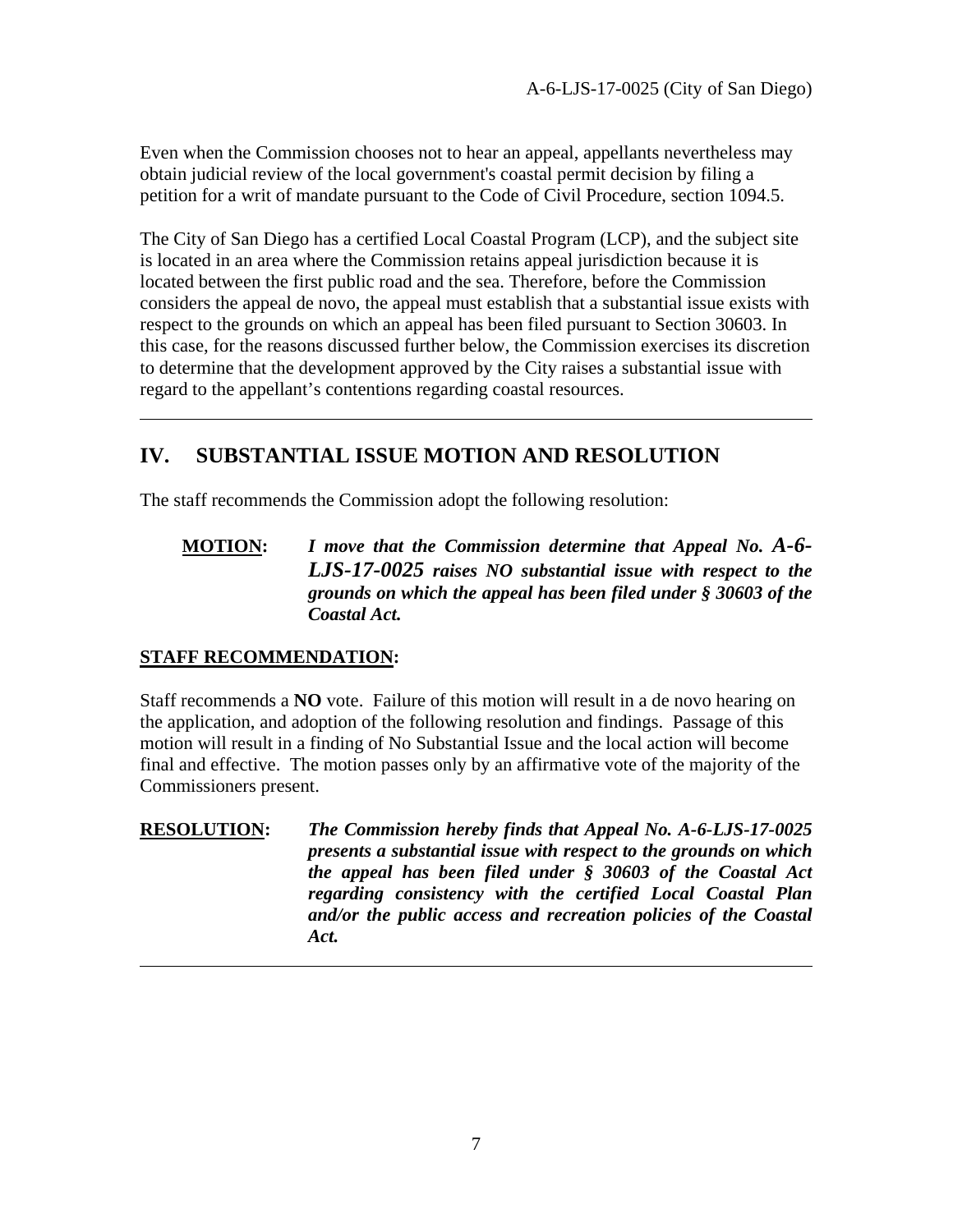#### <span id="page-7-0"></span>**V. SUBSTANTIAL ISSUE FINDINGS AND DECLARATION**

The Commission finds and declares as follows:

#### <span id="page-7-1"></span>**A. PROJECT DESCRIPTION**

The City proposes the installation of two new approximately 3-ft. tall pedestrian gates on the two existing public access stairs leading down to the sandy beach area of La Jolla Cove, a popular pocket beach area in the La Jolla community of San Diego that receives high levels of activity from both visitors and resident wildlife, namely the California sea lion (*zalophus californius)*. One gate would be located approximately 10 feet landward of the terminus of the southern access stair and the other gate would be located approximately 20 feet landward of the terminus of the northern access stair. The two gates are proposed in response to complaints from City lifeguard staff regarding the presence of sea lions on the two public access stairs, the La Jolla Cove lifeguard station, and the public viewing decks overlooking La Jolla Cove. City lifeguards report that at times the sea lions may physically block pedestrians from utilizing the stairs and defecate on the stairs or decks, creating a public safety hazard and discouraging use of the beach. The City states that the gates would be propped open during the day, are designed to be the minimum height necessary to preclude the sea lions from ascending the public access stairs, and would not block public pedestrian access to the beach at any time.

#### <span id="page-7-2"></span>**B. SUBSTANTIAL ISSUE ANALYSIS**

The City's determination the development is exempt from coastal development permit requirements may be appealed to the Commission. In addition, the effects of the City's action for which no coastal development permit was required must be considered on the grounds of whether it conforms to the certified Local Coastal Program and with the public access and recreational policies of the Coastal Act.

In making the substantial issue assessment, the Commission typically considers whether the appellants' contentions regarding the inconsistency of the local government action with the certified LCP or the Coastal Act raise significant issues in terms of the extent and scope of the approved development, the support for the local action, the precedential nature of the project, whether significant coastal resources would be affected, and whether the appeal has statewide significance.

The grounds for this appeal are that the project is not repair and maintenance of an existing structure nor is the minimum development necessary for nuisance abatement and is therefore non-exempt "development" as defined in the certified Local Coastal Program (LCP) for the City of San Diego. The appellants claim that a local coastal development permit should therefore have been required.

Section 126.0702 of the LCP requires that anyone wishing to perform or undertake any development within the City's coastal zone shall obtain a coastal development permit. Development is broadly defined by Section 113.0103 of the LCP, which states: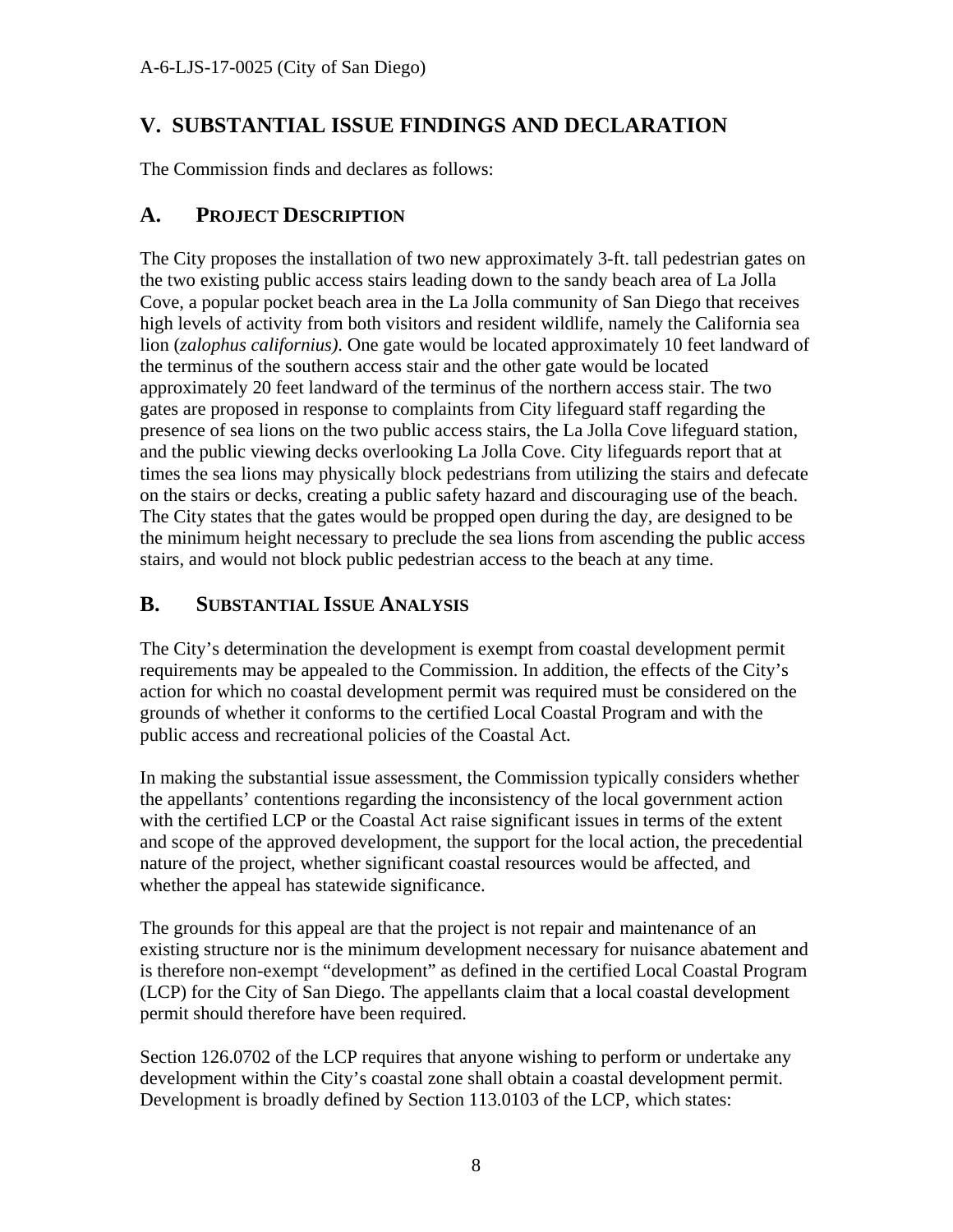*"Development" means, the act, process, or result of dividing a parcel of land into two or more parcels; or erecting, placing, constructing, reconstruction, converting, establishing, altering, maintaining, relocating, demolishing, using, or enlarging any building, structure, improvement, lot, or premises; of clearing, grubbing, excavating, embanking, filling, managing brush, or agricultural clearing on public or private property, including the construction of slopes and facilities incidental to such work; or of disturbing any existing vegetation.* 

When the City's Park and Recreation Department approached the City's Development Services Department regarding the installation of the two pedestrian gates, DSD exempted the project under Section 126.0704(b) and (f), which address repair and maintenance of existing structures and public nuisance abatement, respectively.

Section 126.0704(b) and (f) state, in relevant part:

*Exemptions from a Coastal Development Permit* 

*The following coastal development is exempt from the requirement to obtain a Coastal Development Permit.* 

*[…]*

*(b) Repair or maintenance activities are exempt except if the repairs or maintenance activities involve any of the following:*

- *(1) Repair or maintenance of a seawall, revetment, bluff retaining wall, breakwater, groin, culvert, outfall, or similar shoreline work that involves substantial alteration to the foundation of the protective work including pilings and other surface or subsurface structures; the placement, whether temporary or permanent of rip rap, artificial berms of sand or other materials, or any other forms of solid materials on a beach or in coastal waters, streams, wetlands, estuaries or on a shoreline protective work, unless destroyed by a natural disaster; the replacement of 20 percent or more of the materials of an existing structure with materials of a different kind; the placement, whether temporary or permanent, of mechanized construction equipment on any sand area, coastal bluff, or within 20 feet of coastal waters or streams, except that the use of such equipment solely for routine beach and park maintenance shall not require a Coastal Development Permit.*
- *(2) Any repair or maintenance to facilities or structures or any work located within a wetland, any sandy beach area, within 50 feet of a coastal bluff edge or wetland, or within 20 feet of any coastal waters or streams that include: the placement or removal, whether temporary or permanent, of riprap, rocks, sand or other beach materials or any*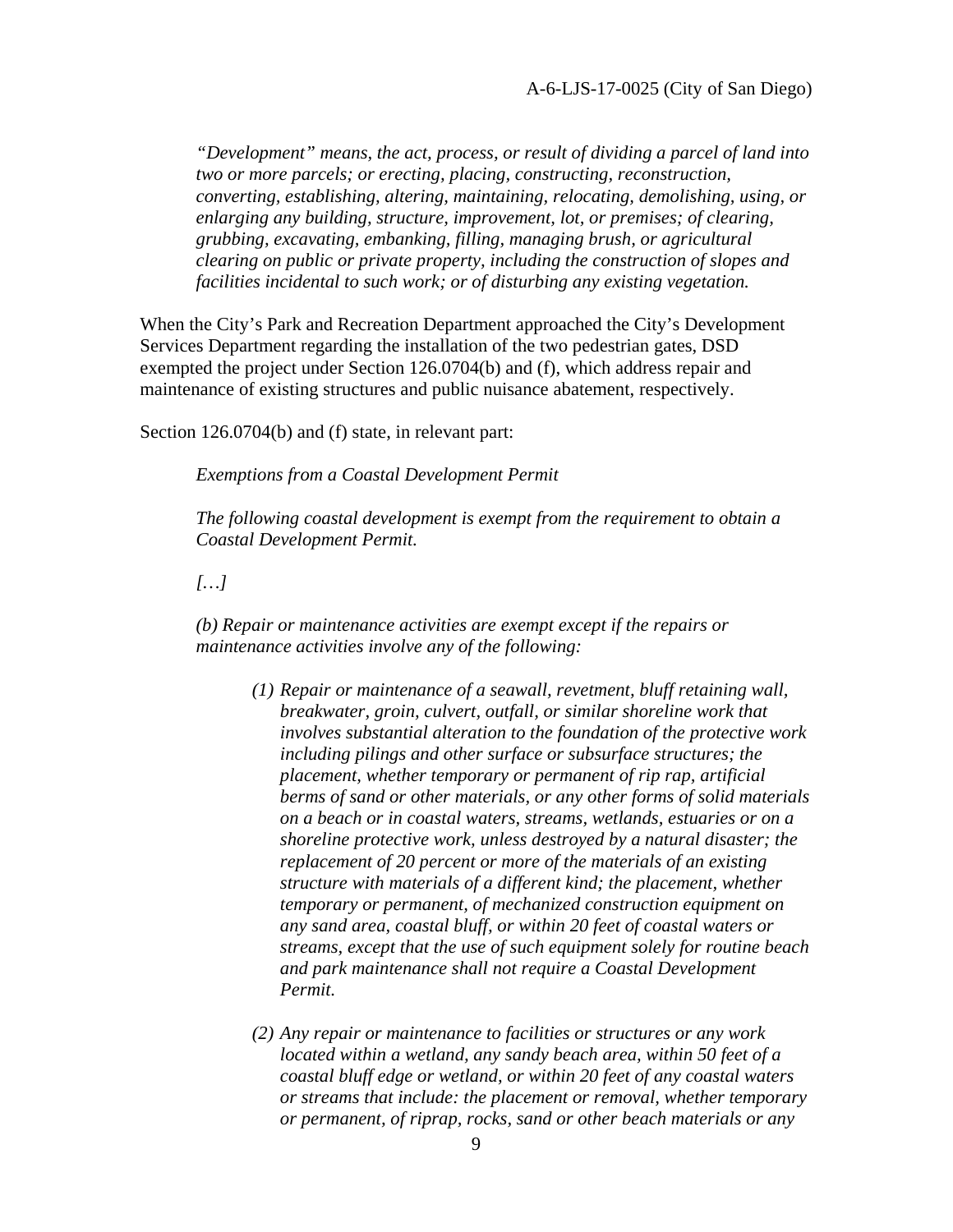*other forms of solid materials or the presence, whether temporary or permanent, of mechanized equipment or construction materials.* 

*[…]*

*(f) Any action necessary to abate a public nuisance as provided under California Public Resources Code Section 30005(b).* 

*[…]*

Section 3005(b) of the Coastal Act states, in relevant part:

*No provision of this division is a limitation on any of the following:* 

*[…]*

*(b)On the power of any city or county or city and county to declare, prohibit, and abate nuisances.* 

*[…]*

Applying the five factors listed in the Section III above clarifies that the appeal raises "a substantial issue" with respect to the Coastal Act's exemption provisions and therefore with Chapter 3 of the Coastal Act.

The first factor is the degree of factual and legal support for the local government's decision that the development is exempt from CDP requirements. With regards to the exemption granted to the development on the basis of repair and maintenance, the repair and maintenance of an existing structure constitutes restorative action taken to return a structure to its previous, original form or to restore a function that was previously offered but for whatever reason has ceased. The proposed gates do not constitute repair and maintenance because the public access stairs, which are pre-coastal structures, never had pedestrian gates installed on them in the past. Thus, the gates are not a restoration of the stairs to their original form, but constitute and new improvement being installed on them, one that will change the manner in which the stairs appear and function. Furthermore, the gates constitute the placement of solid material within 20 feet of coastal waters, which is specifically excluded from exempt repair and maintenance. Therefore, the project cannot be exempt repair and maintenance.

With regard to the City's statement of the existence of a public nuisance, the City has provided little factual support for such an assertion. The City's claim that the installation of gates on a public access stairway because the action is abating a public nuisance raises significant questions with regards to need, impacts, and alternative measures. The presence of wild animals on and around a natural beach can create conflicts and inconveniences, but is nevertheless a common part of a visit to the shoreline. The subject site is a popular beach destination with passionate and involved local constituents, who have not previously hesitated to contact local and state officials when impediments to beach access arise. But the City has been unable to provide any public testimony or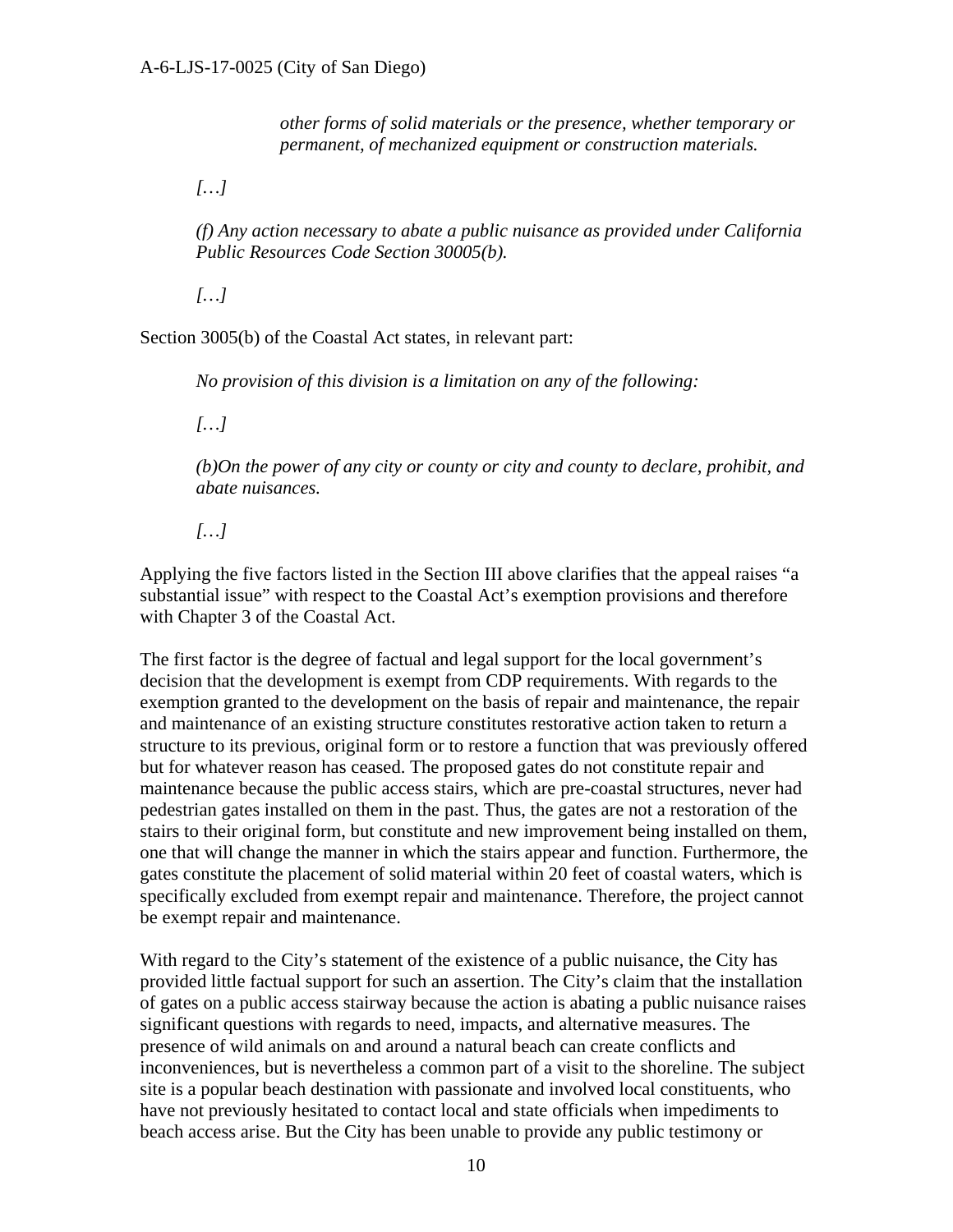accounts of public safety issues or impacts to public access or recreation due to the presence of sea lions around the staircases.

The second factor is the extent and scope of the development as approved or denied by the local government. The full extent and scope of the locally approved development is not entirely clear because there are no plans available to determine the specific characteristics of the gates, although the City has provided sketches (Exhibit #\*). For example, it is not clear how the gates would be kept open during the day, or if the gates would have a latch that could be locked (either by City personnel or illicitly by members of the public). Nevertheless, the extent and scope of the proposed development is clearly significant. Public access and recreation are among the Coastal Act's highest priorities. The legislature expressly stated in Section 30001.5 of the Coastal Act that one of the state's primary goals in the coastal zone is to "[m]aximize public access to and along the coast and maximize public recreational opportunities in the coastal zone." Limiting such uses must be very carefully considered and only the minimum limitation necessary to protect public safety or other valid need should be allowed.

The third factor is the significance of the coastal resources affected by the decision. This factor is directly tied to the Chapter 3 policies of the Coastal Act. Here, the primary coastal resource that could be affected by the locally approved project is public access and recreation, which are high priority coastal resources. If the project is returned to the City for a coastal development permit, the proposed development would be reviewed for consistency with the public access and recreation policies of the certified LCP. Nevertheless, it is well established that La Jolla Cove is a particularly popular recreational beach, especially with swimmers. The City recently rebuilt and upgraded the La Jolla Cove lifeguard station to address the large number of crowds that utilize the beach, especially during the summer months. The sandy beach at La Jolla Cove is surrounded by steep rocky bluffs, and without the stairs public access to the sand would be very difficult, if not impossible for less-abled members of the public. The installation of gates has the potential to create physical and psychological impediments to utilization of the beach area. The presence of gates can serve as an inducement to either the local government or a member of the public to place a lock on the gate, and the appearance of a gate generates an appearance of exclusivity or limitation, which can dissuade members of the public from venturing down to the beach area, even if the gate is unlocked. Thus, the coastal resources affected by the decision are significant.

The fourth factor is the precedential value of the local government's decision for future interpretations of its LCP. The City currently has a certified LCP. It is important to establish that issuing exemptions for new development that directly impacts public access and recreation circumvents the coastal development permit process and its requirement for public participation, and sets a bad precedent. The City has not established that there is an urgent public safety nuisance that must be addressed outside of the permit process. The City's action does raise significant questions of new precedents with regard to future interpretations of the LCP. The City's assertion that implementing development that could limit public beach access does not constitute development requiring a permit raises significant issues for future actions. The presence of sea lions in and around a beach is a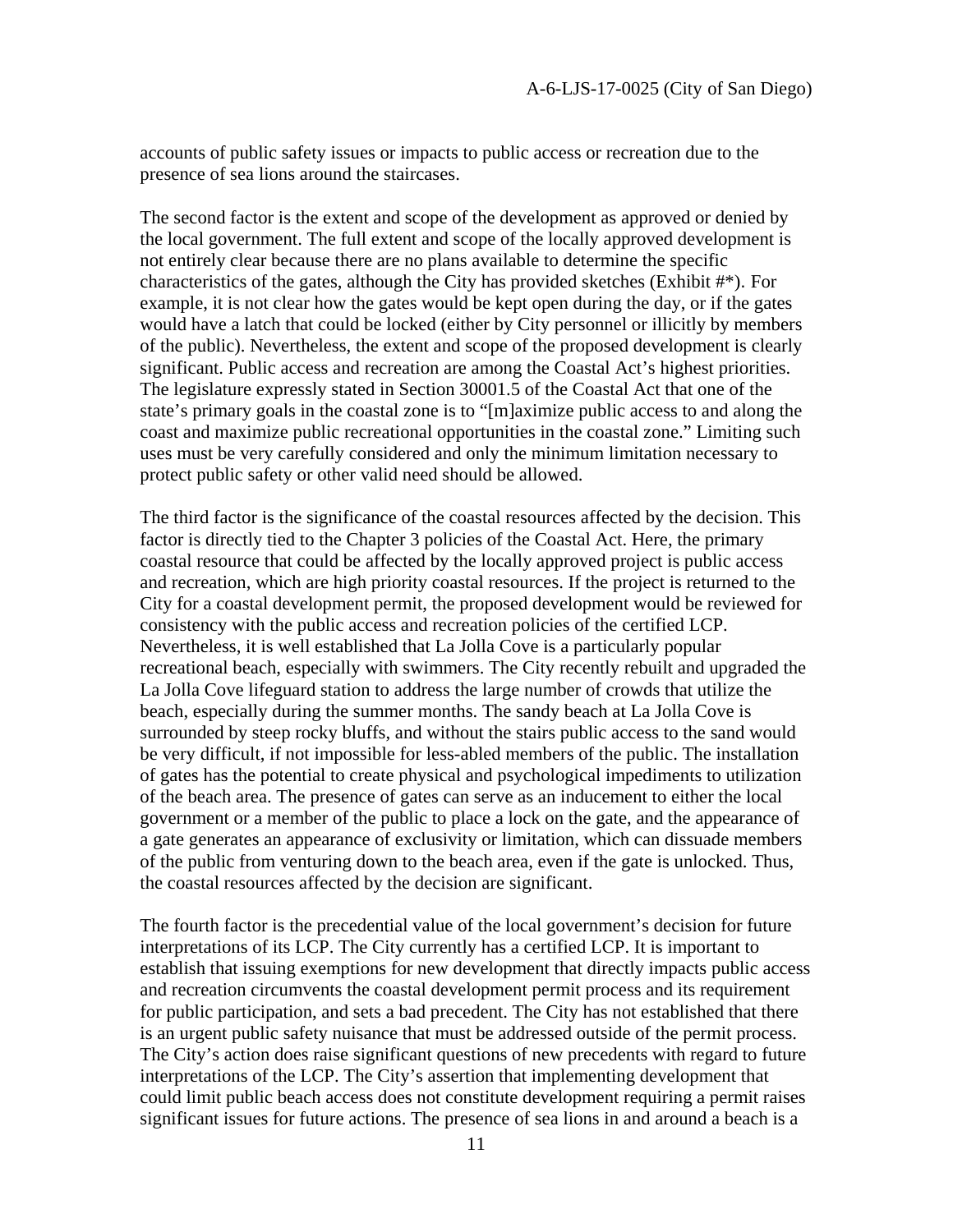natural circumstance, which can on occasion create inconvenient interactions between the wildlife and the public. If other localities were to seek to similarly circumvent Coastal Act permitting requirements, the Commission's ability to carry out its duty to ensure that Coastal Act and LCP policies protecting public access and recreation are implemented will be significantly constrained. Thus, the appeal does raise a substantial issue with regard to future interpretations of the LCP.

The final factor is whether the appeal raises local issues, or those of regional or statewide significance. Although this appeal raises specific local issues, potentially exempting projects from the coastal development process that are not exempt pursuant to policies of the provisions of the Coastal Act will have potential negative and cumulative impacts to the coast if other local governments in the coastal zone apply their exemption authority in a similar manner. New development, particularly structures located between the sea and the first public roadway which affect public access must be properly reviewed through the local coastal development permit process and monitored by the City in order to protect coastal resources. Properly interpreting the scope of the exemptions contained in Coastal Act 30610 and its implementing regulations is unquestionably an issue of statewide significance. Therefore, the City's approval does raise issues of statewide significance. The appeal thus meets the substantiality standard of Section  $30625(b)(1)$ .

The specific substantive issues raised by the appeal, such as claims that the gates will adversely impact public access, are not a proper basis for appeal at this time, given that there is not a coastal development permit application for review, but would be relevant to a coastal development permit application processed by the City. That process should consider the potential impact to public access of installing any kind of gate, the appropriate size and functionally (e.g., the potential for locking) of any gates, and the need for signage addressing public access and public safety. The legally appropriate and required process to address these issues is the coastal development permit application process.

Therefore, the appeal raises a substantial issue as to conformity with the Chapter 3 policies of the Coastal Act because the development, which did not obtain a CDP, was erroneously processed as an exemption and has not yet been reviewed for conformity with the Chapter 3 policies of the Coastal Act.